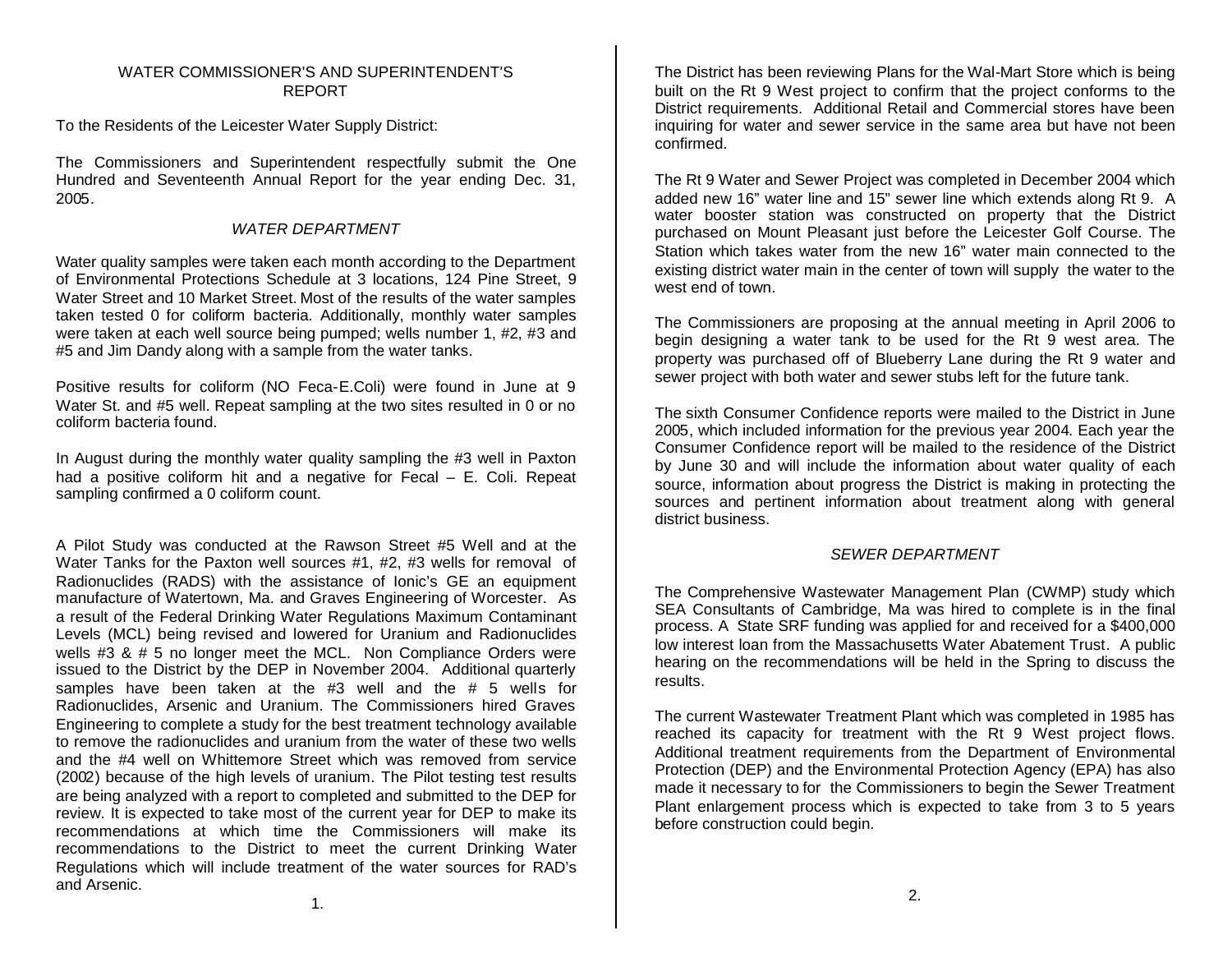The Commissioners at this time are not accepting any additional connections or sewer extensions to the system from future development projects until the Wastewater Treatment Plant is upgraded for the stricter treatment requirements and enlarged to accommodate more flow capacity. Individual connections will be allowed to properties were stubs have been left for the different sewer projects and who are adjacent to the existing sewer system.

Hillcrest Sewer System added 17 more sewer connections in 2005. Wastewater flows from the Hillcrest Sewer System, which are pump to our facility from their Pine Street Station.

The monthly test results of the daily laboratory analysis have been forwarded to the Department of Environmental Protection (DEP) and the Environmental Protection Agency (EPA) as required. With the exception of the copper and phosphorous limits the District has met all the standards of the Discharge Permits.

The new discharge permit (NPDES) issued by the EPA became effective in September 2005. Additional requirements include a new copper limit not to exceed of 11.1 ug/l (parts per billion) average monthly, a phosphorous limit of 0.1 mg/l (parts per million) with an interim limit of 0.5 mg/l for 3 years. The limit applies at the existing discharge location, upstream of Dutton Pond. If the outfall is either relocated downstream of Dutton Pond, or if the Dutton Pond Dam is fully Breached, a monthly average limit of 0.2mg/l will apply.

The Commissioners are unsure as to the option would be the Districts best approach and will be discussed in the CWMP.

The WWTP on Pine Street has been operating at its design flow during wet weather and has been meeting permit with the exception of April and May during the last year for phosphorous and copper. Additional chemicals have been added to help the plant during the wet periods meet the permit limits.

The Commissioners sent by mail to all the residence this past fall a letter reminding the residence that it is illegal by District Regulations to discharge surface water, storm water, ground water, subsurface water of any kind to any sanitary sewer which include sump pumps connected to the sanitary sewers. The flows to WWTP during rain events is 3 times normal flows.

Smoke testing will be conducted during the summer months to find some of the problem connections and fines will be given to this residence that continue to violate the District Regulations.

Minutes of the 118th Annual Meeting Leicester Water Supply District April 26, 2005

In accordance with the warrant legally served and posted, the legal voters of the Leicester Water Supply District met in the Leicester Water Supply District Meeting Hall, 124 Pine Street, in the Town of Leicester on Tuesday April 26, 2005 at seven in the evening ( 7:00 pm), to act on the following Articles, viz:

The meeting was called to order at 7:00 p.m. by the District Moderator Leonard S. Gabrila. A Quorum was declared with 15 signed in voting residence.

A Motion was made by the Clerk to dispense with the reading of the Articles as everyone present had a copy of the Warrant. A second was made and voted in the affirmative. None opposed.

ARTICLE 1 A motion to was made to dispense with the reading of the Officers Reports as copies of the 117 th Annual Report were present and that the reports of the District Officers are accepted with the exception of any typographical errors. A second was made and voted. None opposed,

ARTICLE 2 J. Donald Lennerton nominated Robert F. Wilson for Water Commissioner for a term of three years. Motion was seconded. Motion was made and seconded that the Clerk cast one ballot for Robert F. Wilson for Water Commissioner for a term of three years. None opposed

ARTICLE 3 Robert F. Wilson made a motion that the District vote to pay the District Officers as follows for the fiscal year beginning July 1, 2005.

| Commissioner Chairman       | S   | 1.840.00 |
|-----------------------------|-----|----------|
| 2 other Commissioners, each |     | 1.600.00 |
| Moderator                   |     | 125.00   |
| TOTAL                       | \$. | 5.165.00 |

There was no discussion. The motion was seconded and voted: None opposed:

ARTICLE 4 Frank W. Lyon made the motion that the District vote to raise and appropriate the following sums of money to defray the expenses of the District for the fiscal year beginning July 1, 2005.

| 300,475.13                  |
|-----------------------------|
| 35,000.00                   |
| 7.948.75                    |
| 620,599.88<br>$\mathcal{L}$ |
|                             |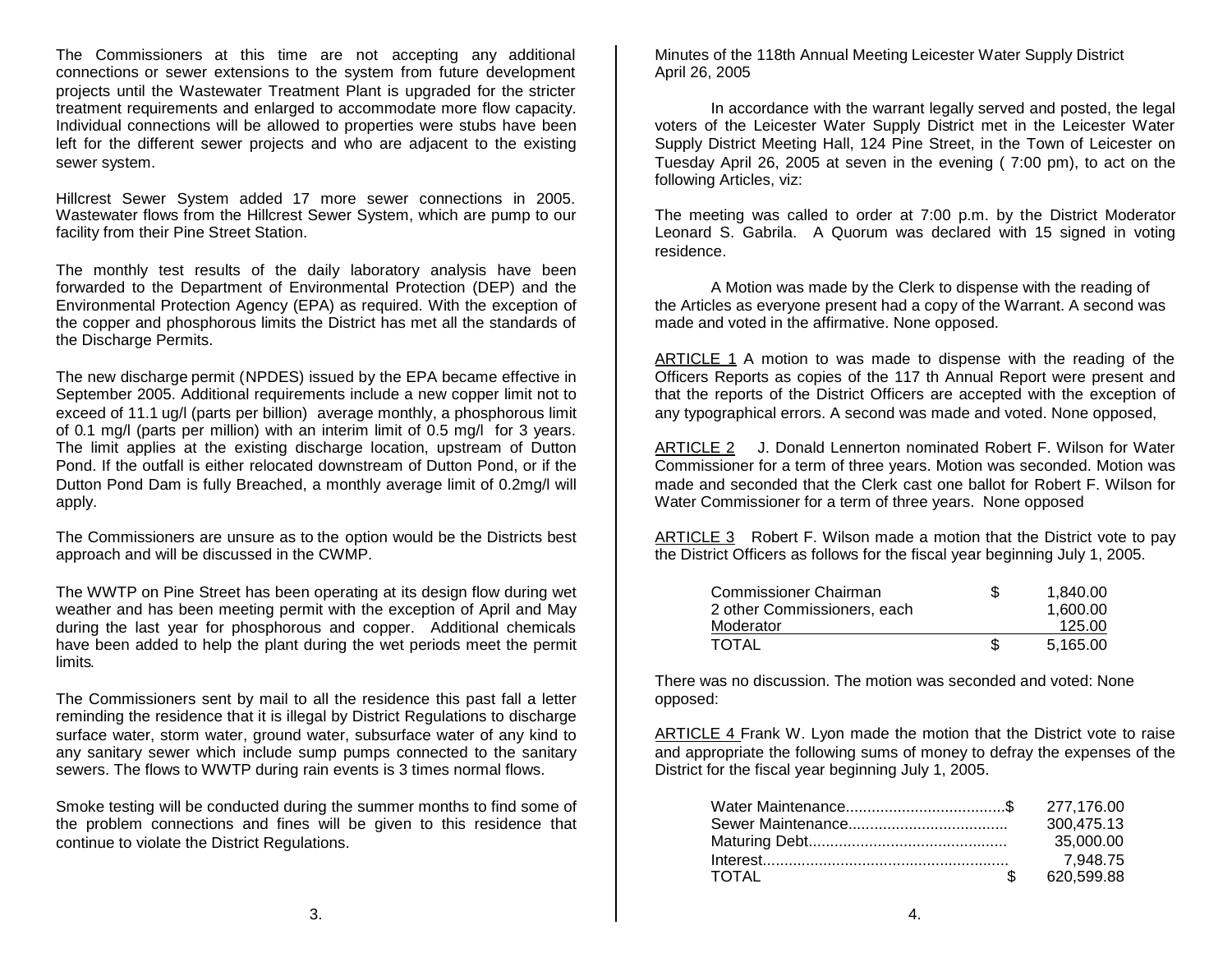TO TRANSFER from Sewer Stabilization to the Sewer Maintenance Account the sum of Thirty Five Thousand Dollars (\$35,000.00)

#### To transfer from the

#### Old Main, Winslow Ave. Deerpond Drive Lateral Account

| To Maturing Debt (Principal) \$ | 22.490.00 |
|---------------------------------|-----------|
|                                 | 11.245.00 |
| <b>TOTAL</b>                    | 33.735.00 |

# To transfer from the

Rawson, Holcomb, Utica and Breezy Green Lateral Account

| To Maturing Debt (Principal\$ | 13,750.00 |
|-------------------------------|-----------|
|                               | 8.250.00  |
| <b>TOTAL</b>                  | 22.000.00 |

### To transfer from the

| Waite Street, Massasoit, Rural, Chapel Sewer Lateral Account |           |
|--------------------------------------------------------------|-----------|
| To Maturing Debt (Principal) \$ 30,834.00                    |           |
|                                                              | 39.505.04 |
| TOTAL<br>R.                                                  | 70.339.04 |
|                                                              |           |

# To transfer from the

| Lake Sargent Drive / Paxton Street Sewer Lateral Account |           |
|----------------------------------------------------------|-----------|
| To Maturing Debt (Principal\$                            | 9.460.00  |
|                                                          | 12.298.00 |
| <b>TOTAL</b>                                             | 21.758.00 |

# To transfer from the

Mannville Street Sewer Lateral Account

| To Maturing Debt (Principal\$ | 11,000.00 |
|-------------------------------|-----------|
|                               | 14.107.50 |
| <b>TOTAL</b>                  | 25.107.50 |

The motion was seconded and voted: None opposed

ARTICLE 5 Robert F. Wilson made the motion that he District vote to authorize the Treasurer with the approval of the Commissioners to borrow in anticipation of the revenue for the fiscal year beginning July 1, 2005, in accordance with the General Laws, Chapter 44, Section 4 and Acts in amendment thereon and including in addition thereto, Chapter 849 of the Acts of 1969, as amended, by issuing a note or notes payable within one year and to renew any note or notes as may be given for a period of less than one year, in accordance with the General Laws, Chapter 44, Section 17.

ARTICLE 6 J. Donald Lennerton made the motion that the District vote to authorize the Board of Water Commissioners to Appoint the Moderator according to the Provisions of Chapter 44 Section 1 B as amended.

Following a vacancy or Expiration of the current term of office and subject to acceptance by a ballot vote at the District Meeting. The motion was seconded.

After a brief discussion ballots were passed out to the members present. The ballots were counted and read with 15 members voting yes and 0 no. Article was passed unanimously

ARTICLE 7 Frank W. Lyon made the motion that the District I vote to establish a revolving fund account for the inspection fees collected for the Hillcrest Sewer District or take any action there on.

It was explained that the District inspects the sewer service connections for the Hillcrest Sewer District and collects the inspection fee. In order to forward the inspection fee to the person inspecting the Auditor has requested a revolving fund be established so that the fees are confused or mistaken as income to the LWSD.

ARTICLE 8 Robert F. Wilson made the motion move that the District vote to transfer from Available Funds the sum of Twenty Thousand (\$20,000.00) to replace a section of sewer line in Warren Street.

The Supt. F.W. Lyon gave a brief summary that the sewer line had continued problems and needed to be replaced.

The meeting was adjourned at 7:30 p.m. after a motion and a second was made. 15 legal votes attended the meeting

The motion was seconded and voted: None opposed:

Respectfully submitted, Frank W. Lyon District Clerk May 3, 2005

> TREASURE'S REPORT JULY 1, 2004 TO JUNE 30, 2005

#### **RECEIPTS**

| <b>CASH ON HAND JUNE 2004</b>            | \$3,631,364.00 |
|------------------------------------------|----------------|
| <b>WATER REVENUE</b>                     | 276,958.00     |
| <b>SEWER REVENUE</b>                     | 300,455.00     |
| <b>INTEREST INCOME BANK ACCOUNTS</b>     | 37,643.00      |
| <b>INTEREST WAITE LATERAL</b>            | 1,213.00       |
| <b>INTEREST DEER POND LATERAL</b>        | 5,457.00       |
| <b>INTEREST BREEZY/RAWWSON LATERAL</b>   | 2,192.00       |
| <b>INTEREST PAXTON/LAKE LATERAL</b>      | 2,841.00       |
| INTEREST UNIBANK MANNVILLE LATERAL       | 5,277.00       |
| <b>INTEREST SEWER STABLIZER ACCOUNTS</b> | 2.162.00       |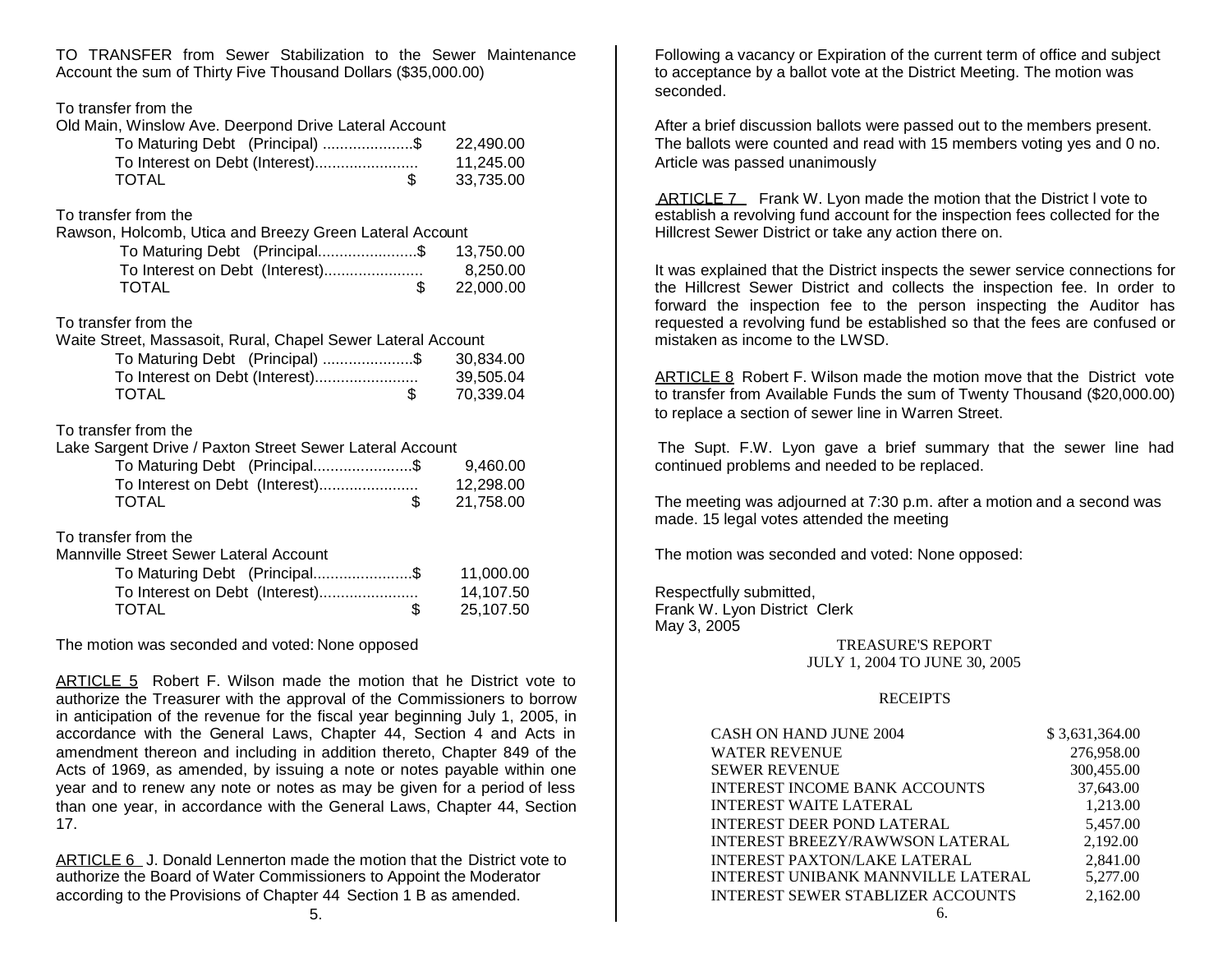| <b>MAINTANCE</b>             | 1,856.00        | <b>GENERAL DEBT</b>                               |                         |
|------------------------------|-----------------|---------------------------------------------------|-------------------------|
| <b>SPRINKLER</b>             | 3,000.00        |                                                   |                         |
| PERMITS & LICENSES           | 3,080.00        | W. MAIN WATER LINE                                | \$10,000.00             |
| WATER CONNECTIONS FEES       | 15,000.00       | DEER POND LATERAL                                 | 224.900.00              |
| SEWER CONNECTIONS FEES       | 246,767.00      | RAWSON/BREEZY LATERAL                             | 165,000.00              |
| <b>WATER ASSEMENTS</b>       | 630.00          | WATER TANKS & LINE STATE HOUSE NOTE               | 145,000.00              |
| <b>SEWER ASSEMENTS</b>       | 282,254.00      | LAKE SARGENT_AXTON LATERAL                        | 245,960.00              |
| MISC. INCOME                 | 7,276.00        | WAITE SEWER LATERAL                               | 770,830.00              |
| HILLCREST WATER DISTRICT     | 36,602.00       | MANNVILLE LATERAL                                 | 297,000.00              |
| SHORT TERM BORROWING         | 3,500,000.00    | RT.9 W SEWER LATERAL                              | 3.500.000.00            |
| RT. 9 W SEWER LATERAL INT    | 16,046.00       | <b>TOTAL</b>                                      | \$5,358,690.00          |
| <b>HILLCREST SEWER</b>       | 12,709.00       |                                                   |                         |
|                              |                 | RESPECTFULLY SUBMITTED LILLIAN A. DORR, Treasurer |                         |
| <b>TOTAL RECEIPTS</b>        | \$8,400,782.00  |                                                   |                         |
|                              |                 |                                                   |                         |
| <b>DISBURSEMENTS</b>         |                 | <b>BALANCE SHEET</b>                              |                         |
|                              |                 | <b>ASSEST</b>                                     |                         |
| <b>WATER MAINTANCE</b>       | \$218,334.00    |                                                   |                         |
| <b>SEWER MAINTANCE</b>       | 301,939.00      | <b>CASH</b>                                       | \$3,618,665.00          |
| <b>MATURING DEBT</b>         | 122,534.00      | <b>RECEIVABLES</b>                                | 16,953.00               |
| <b>INTEREST ON DEBT</b>      | 161,080.00      | <b>TOTAL ASSETS</b>                               | \$3,635,618.00          |
| WORCESTER COUNTY RETIREMENT  | 19,906.00       |                                                   |                         |
| RT.9 SEWER LATERAL           | 404,905.00      | <b>LIABILITES</b>                                 |                         |
| ART. 8 ENG. (4-27-04)        | 21,600.00       |                                                   |                         |
| <b>CWMP</b>                  | 31,819.00       | WATER DEVELOPMENT                                 | \$99,285.00             |
| SHORT TERM BORROWING         | 3,500,000.00    | SEWER DEVELOPMENT                                 | 1,296,410.00            |
| TOTAL DISBURSEMENTS          | \$4,782,117.00  |                                                   |                         |
| CASH ON HAND JUNE 30, 2005   | 3.618.665.00    | SEWER STABLIZATION ACCT<br>DEER POND LATERAL      | 69,830.58<br>229,777.25 |
| <b>TOTAL</b>                 | \$8,400,782.00  |                                                   |                         |
|                              |                 | <b>RAWSON LATERAL</b>                             | 86,970.35               |
| <b>ANALYSIS OF CASH</b>      |                 | <b>UNIBANK</b>                                    | 251,826.32              |
|                              |                 | WAITE/CHAPEL LATERAL                              | 476,491.97              |
| WATER DEVELOPMENT            | \$<br>99,285.00 | LAKE SARGENT/PAXTON LATERAL                       | 137,976.06              |
| SEWER DEVELOPMENT            | 1,296,410.00    | RT.9 W SEWER LATERAL                              | 532,504.12              |
| SEWER STABLIZATION ACCOUNT   | 69,830.58       | METER REPLACEMENT ART#8                           | 34,380.00               |
| DEER POND LATERAL            | 229,777.25      | ART. #1 RAWSON ST. LAND                           | 1,135.00                |
| RAWSON ST. LATERAL           | 86,970.35       | ART#9 CONSULTING ENG.                             | 18,319.35               |
| UNIBANK MANNVILLE            | 251,826.32      | <b>ART#8 WARREN STREET</b>                        | 20,000.00               |
| W AITE/CHAPEL LATERAL        | 476,491.97      | <b>TOTAL</b>                                      | \$3,254,906.00          |
| LAKESARGENT / PAXTON LATERAL | 137,976.06      | <b>SURPLUS REVENUE</b>                            | 380,712.00              |
| RT. 9 W SEWER LATERAL        | 532,504.12      | <b>TOTAL LIABILITIES</b>                          | \$3,635,618.00          |
| METER REPLACEMENT ART#8      | 34,380.00       |                                                   |                         |
| ART. 1 RAWSON ST. LAND       | 1,135.00        |                                                   |                         |
| ART.9 CONSULTING ENG.        | 18,319.35       | RESPECTFULLY SUBMITTED                            |                         |
| <b>ART#8 WARREN ST</b>       | 20,000.00       | LILLIAN A. DORR, Treasurer                        |                         |
| <b>TOTAL</b>                 | \$3,254,906.00  |                                                   |                         |
| <b>SURPLUS REVENUE</b>       | 380,712.00      |                                                   |                         |
|                              |                 |                                                   |                         |
| <b>TOTAL</b>                 | \$3,635,618.00  | 8.                                                |                         |
| 7.                           |                 |                                                   |                         |